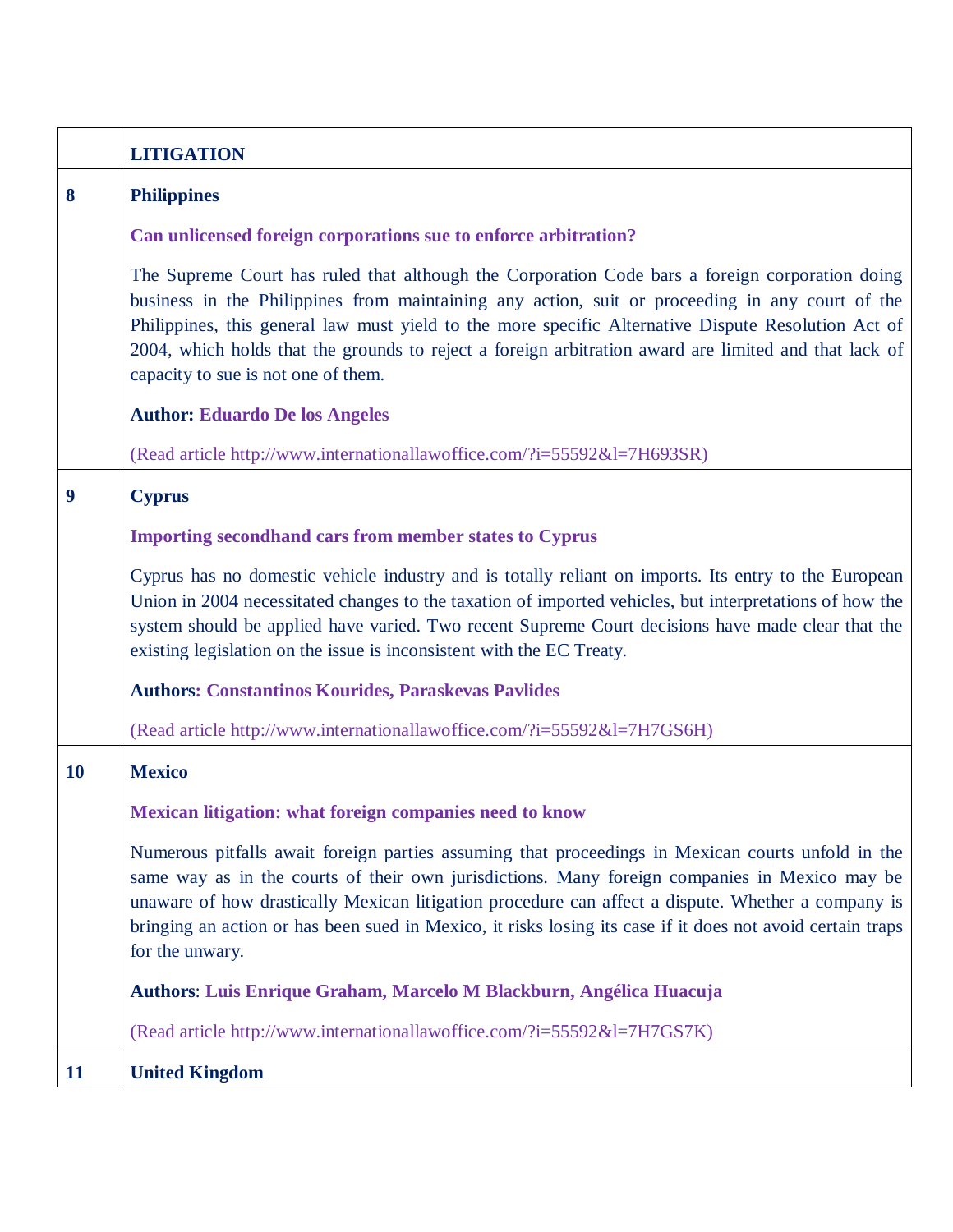|    | Are you ready for Jackson?                                                                                                                                                                                                                                                                                                                                                                                                                                  |
|----|-------------------------------------------------------------------------------------------------------------------------------------------------------------------------------------------------------------------------------------------------------------------------------------------------------------------------------------------------------------------------------------------------------------------------------------------------------------|
|    | In 2008 Lord Justice Jackson was appointed to lead a wide-ranging review into the costs of civil<br>litigation. Nearly four years on, some of the recommendations from the Jackson Review have already<br>been implemented. However, the majority of the changes will come into force in April 2013. This will<br>be the most significant shake-up of the civil justice system since the implementation of the Woolf<br>reforms.                            |
|    | <b>Author: Benjamin Roe</b>                                                                                                                                                                                                                                                                                                                                                                                                                                 |
|    | (Read article http://www.internationallawoffice.com/?i=55592&l=7H7GS9B)                                                                                                                                                                                                                                                                                                                                                                                     |
| 12 | <b>Australia</b>                                                                                                                                                                                                                                                                                                                                                                                                                                            |
|    | <b>No-show a no-go for Flo Rida</b>                                                                                                                                                                                                                                                                                                                                                                                                                         |
|    | American hip-hop and rap artist Flo Rida (also known as Tramar Dillard) failed to attend a music<br>festival, having slept in. The New South Wales District Court found Flo Rida and his Australian agent,<br>Darren Ayre, liable to pay festival organizers more than A \$400,000 in damages and legal costs for the<br>no-show. The judgment illustrates the availability of damages for future loss, in appropriate cases.                               |
|    | <b>Author: Mitchell Coidan</b>                                                                                                                                                                                                                                                                                                                                                                                                                              |
|    | (Read article http://www.internationallawoffice.com/?i=55592&l=7H8P2NE)                                                                                                                                                                                                                                                                                                                                                                                     |
| 13 | <b>New Zealand</b>                                                                                                                                                                                                                                                                                                                                                                                                                                          |
|    | Comparative advertising disputes: how robust should the courts be?                                                                                                                                                                                                                                                                                                                                                                                          |
|    | In crowded competitive markets, a sharply focused comparative advertisement can make a real impact<br>with viewers, particularly where it highlights lower pricing. However, comparative advertising carries<br>risks if not done well and provides a fertile source of disputes. A recent case shows how the courts<br>have grappled with the right approach to take to advertising, and is a reminder of the level of care that<br>advertisers must take. |
|    | <b>Authors: Gary Hughes, Sarah Lawrence</b>                                                                                                                                                                                                                                                                                                                                                                                                                 |
|    | (Read article http://www.internationallawoffice.com/?i=55592&l=7H8P2P1)                                                                                                                                                                                                                                                                                                                                                                                     |
| 14 | <b>Australia</b>                                                                                                                                                                                                                                                                                                                                                                                                                                            |
|    | Federal Court finds Winnebago brand was "hijacked" 30 years ago                                                                                                                                                                                                                                                                                                                                                                                             |
|    | A single judge of the Federal Court of Australia recently found that an Australian company that had<br>adopted the US brand Winnebago in 1982 had engaged in passing off and misleading and deceptive                                                                                                                                                                                                                                                       |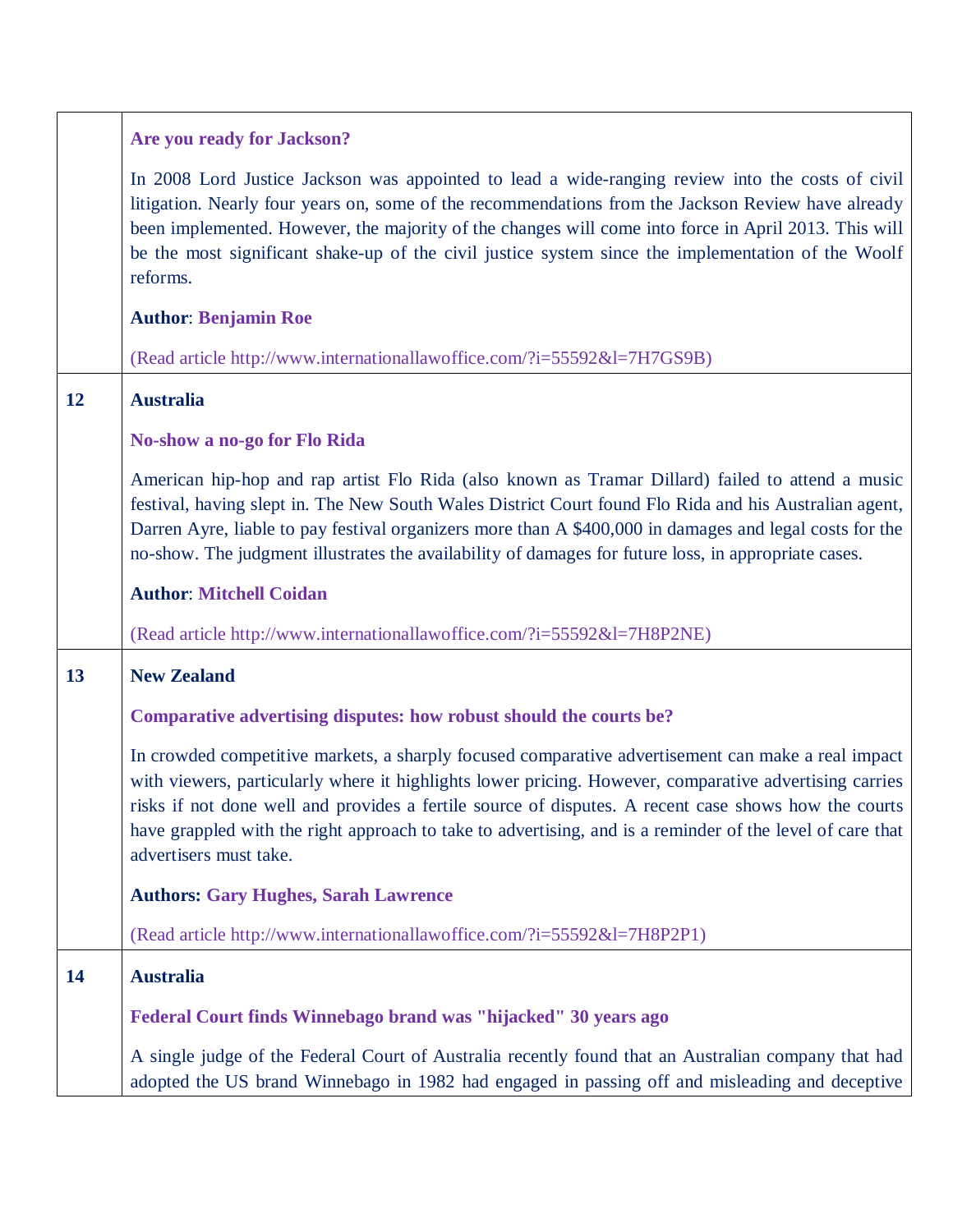|           | conduct. Despite what the court described as the "extraordinary delay" on the part of Winnebago in<br>bringing the action to court, the court found that its brand, logo and reputation had been deliberately                                                                                                                                                                                                                                                   |
|-----------|-----------------------------------------------------------------------------------------------------------------------------------------------------------------------------------------------------------------------------------------------------------------------------------------------------------------------------------------------------------------------------------------------------------------------------------------------------------------|
|           | exploited.                                                                                                                                                                                                                                                                                                                                                                                                                                                      |
|           | <b>Authors: Tim Clark, Jennifer McGarvie</b>                                                                                                                                                                                                                                                                                                                                                                                                                    |
|           | (Read article http://www.internationallawoffice.com/?i=55592&l=7H9UNT7)                                                                                                                                                                                                                                                                                                                                                                                         |
| 15        | <b>Cyprus</b>                                                                                                                                                                                                                                                                                                                                                                                                                                                   |
|           | <b>Supreme Court reconfirms hands-off approach to banking obligations</b>                                                                                                                                                                                                                                                                                                                                                                                       |
|           | The Supreme Court recently reconfirmed the general principle that courts will rarely interfere in<br>banking mechanisms created by virtue of irrevocable bank obligations. In this case, even though the<br>respondents had issued an irrevocable bank guarantee, they did not receive the goods. Among other<br>things, the proceedings raised issues of international financing and compensation on the basis of unjust<br>enrichment.                        |
|           | <b>Author: Costas Stamatiou</b>                                                                                                                                                                                                                                                                                                                                                                                                                                 |
|           | (Read article http://www.internationallawoffice.com/?i=55592&l=7H9UNU9)                                                                                                                                                                                                                                                                                                                                                                                         |
| <b>16</b> | <b>Denmark</b>                                                                                                                                                                                                                                                                                                                                                                                                                                                  |
|           | Reservation on EU justice and home affairs legislation: a step backwards?                                                                                                                                                                                                                                                                                                                                                                                       |
|           | Lawyers are often required to consider private international law rules of a country other than their own,<br>in order to determine whether it is possible and favorable for the client to instigate proceedings in a<br>different country. Such questions are covered by both EU conventions and regulations. However,<br>Denmark has expressed its reservations over such legislation and has opted out of cooperation with the<br>rest of the European Union. |
|           | <b>Author: Peter Schradieck</b>                                                                                                                                                                                                                                                                                                                                                                                                                                 |
|           | (Read article http://www.internationallawoffice.com/?i=55592&l=7H9UNUW)                                                                                                                                                                                                                                                                                                                                                                                         |
| 17        | <b>Italy</b>                                                                                                                                                                                                                                                                                                                                                                                                                                                    |
|           | <b>Supreme Court confirms stance on punitive damages</b>                                                                                                                                                                                                                                                                                                                                                                                                        |
|           | A recent Supreme Court decision confirms that awards of punitive damages are non-enforceable in<br>Italy because they are contrary to public policy. However, it is possible to seek the enforcement of a<br>judgment awarding punitive damages when purely compensatory damages can be separated from the<br>punitive element and the punitive damages can therefore be set aside.                                                                             |
|           | <b>Author: Claudio Perrella</b>                                                                                                                                                                                                                                                                                                                                                                                                                                 |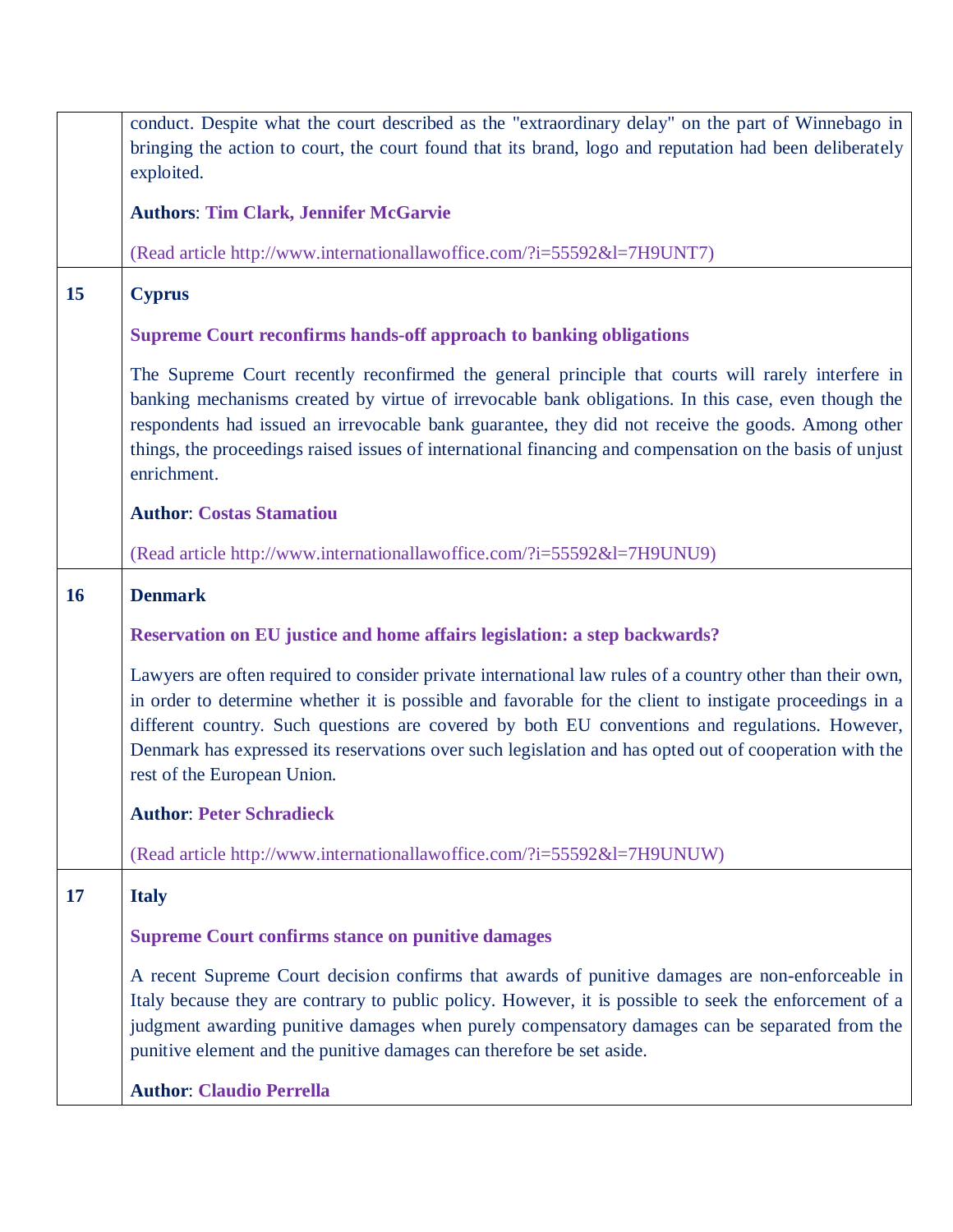|    | (Read article http://www.internationallawoffice.com/?i=55592&l=7H9UNVL)                                                                                                                                                                                                                                                                                                                                          |
|----|------------------------------------------------------------------------------------------------------------------------------------------------------------------------------------------------------------------------------------------------------------------------------------------------------------------------------------------------------------------------------------------------------------------|
| 18 | <b>Austria</b>                                                                                                                                                                                                                                                                                                                                                                                                   |
|    | Suspension of enforcement: the necessary content of a request                                                                                                                                                                                                                                                                                                                                                    |
|    | The Supreme Court recently dealt with the requirements for the suspension of enforcement<br>proceedings under Austrian and European law. Under the Enforcement Act, enforcement can be<br>postponed only if its beginning or continuation is related to the risk of an irreplaceable property loss, or<br>one that would be difficult for the applicant to replace.                                              |
|    | <b>Author: Klaus Oblin</b>                                                                                                                                                                                                                                                                                                                                                                                       |
|    | (Read article http://www.internationallawoffice.com/?i=55592&l=7HB1GVJ)                                                                                                                                                                                                                                                                                                                                          |
| 19 | <b>Canada</b>                                                                                                                                                                                                                                                                                                                                                                                                    |
|    | Reducing the expense of multi-party litigation through partial settlement agreements                                                                                                                                                                                                                                                                                                                             |
|    | Litigation is an expensive process; litigation involving multiple defendants even more so. One obvious<br>way of reducing litigation costs is by entering into settlement agreements with one or more defendants.<br>These agreements often take the form of 'Mary Carter' or 'Pierringer' agreements. While both of these<br>agreements are partial settlement agreements, they have different characteristics. |
|    | Authors: Douglas BB Stewart, Rahim Punjani, Christina Porretta                                                                                                                                                                                                                                                                                                                                                   |
|    | (Read article http://www.internationallawoffice.com/?i=55592&l=7HB1GWE)                                                                                                                                                                                                                                                                                                                                          |
| 20 | <b>Ireland</b>                                                                                                                                                                                                                                                                                                                                                                                                   |
|    | <b>Clarification of extension of summary judgment jurisdiction</b>                                                                                                                                                                                                                                                                                                                                               |
|    | Summary judgment in Irish procedure is available only for claims involving liquidated sums, where<br>there is no dispute regarding liability. In a recent High Court decision in a matter proceeding in the<br>Commercial List, Judge Kelly outlined that the jurisdiction of the Irish courts to award summary<br>judgment against a defendant is broader than expressly provided for in the Court Rules.       |
|    | <b>Author: Gearóid Carey</b>                                                                                                                                                                                                                                                                                                                                                                                     |
|    | (Read article http://www.internationallawoffice.com/?i=55592&l=7HB1GY9)                                                                                                                                                                                                                                                                                                                                          |
| 21 | <b>Netherlands</b>                                                                                                                                                                                                                                                                                                                                                                                               |
|    | Shareholder dispute settlement rules amended                                                                                                                                                                                                                                                                                                                                                                     |
|    | The Act on Simplification and Flexibility of the Law on Limited Liability Companies sets out                                                                                                                                                                                                                                                                                                                     |